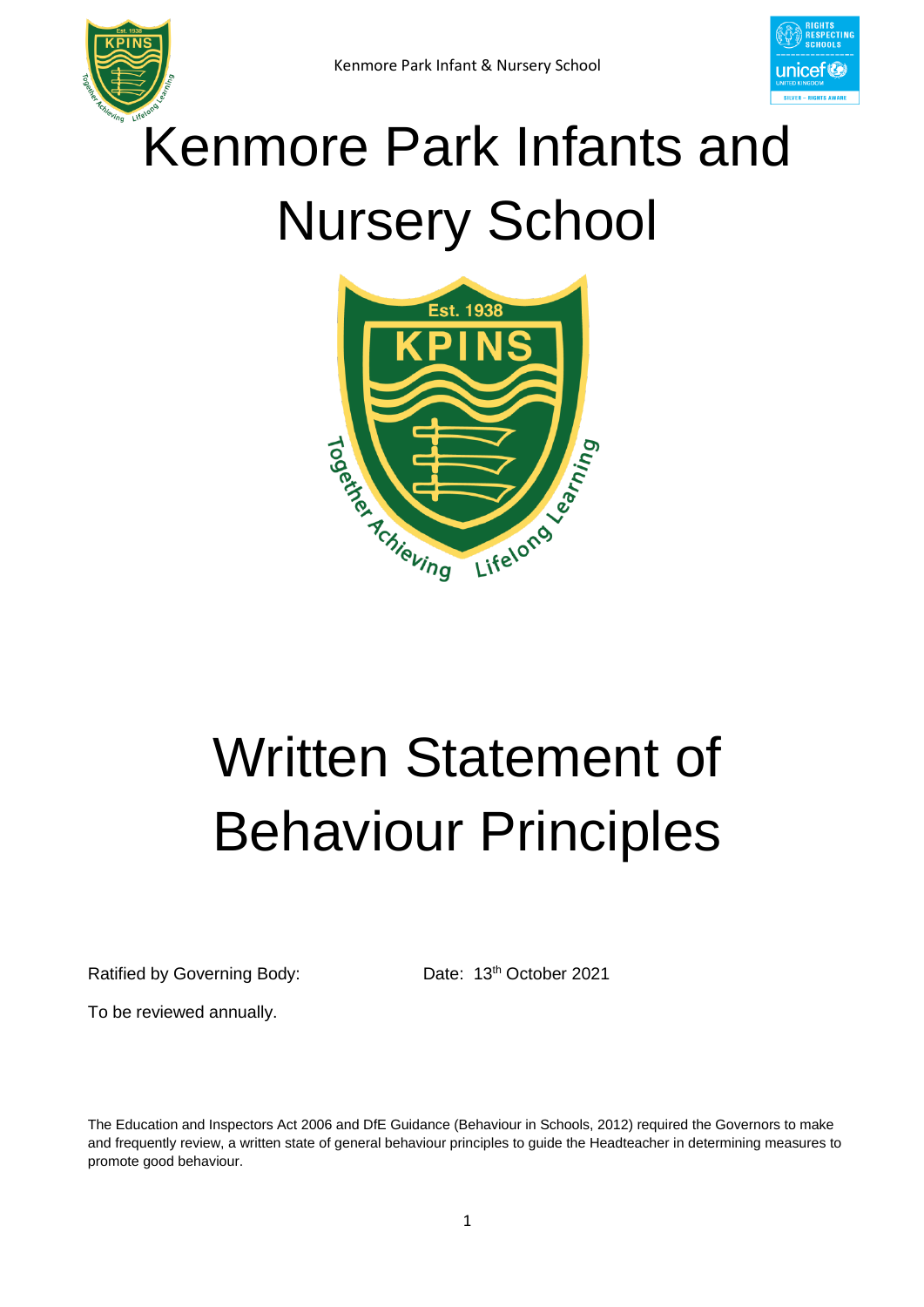



### **Written Statement of Behaviour Principles at**

#### **Kenmore Park Infant & Nursery School**

Practical applications of these principles are the responsibility of the Headteacher. The statement has been adopted by the Governing Body as a whole, following consultation with the Headteacher, parents, staff and pupils.

The Governors at Kenmore Park Infant and Nursery School believe that high standards of behaviour lie at the heart of successful school that enable children to make the best possible progress in all aspects of their school life.

At Kenmore Park Infant and Nursery School we value everyone as an individual, capable of growth, change and development. Our relationships are underpinned principles of justice, equality, mutual respect, fairness and consistency. We have high expectations that support the development of our pupils as effective and responsible citizens.

The purpose of this statement is to give guidance to the Headteacher in drawing up the Behaviour Policy by stating that principles that the Governors expect to be followed.

The Governors expect any policy or actions to be in accordance with their responsibility under equality legislation.

#### **Principles:**

- All children, staff and visitors have the right to fees safe at all times at the school.
- The school is an inclusive school. All members of the school community should be free from discrimination of any sort. Measures to protect children should be set out in the Behaviour and Equality policies.
- The school rules should be clearly set out in the Behaviour Policy and displayed around the school.
- Governors expect these rules to be consistently applied by all staff.
- Governors would like to see a wide range of rewards, consistently and fairly applied in such a way as to encourage and reward good behaviour around the school.
- Sanctions for unacceptable/poor behaviour should be known and understood by all staff and pupils and consistently applied.
- $\cdot \cdot$  It is recognised that the use of rewards and sanctions must have regard to the individual situation and the individual student and the Headteacher is expected to use her discretion in their use, taking into account SEND, disability and the needs of vulnerable children, and offering support as necessary.
- $\cdot$  The Governors strongly fee, that exclusions, particularly those that are permanent, must only be used as the very last resort.
- The Governors expect pupils and parents to cooperate to maintain an orderly climate for learning.
- $\cdot \cdot$  The power to use reasonable force or make other physical contact in situation in which reasonable force may be used should be stated. A definition of reasonable